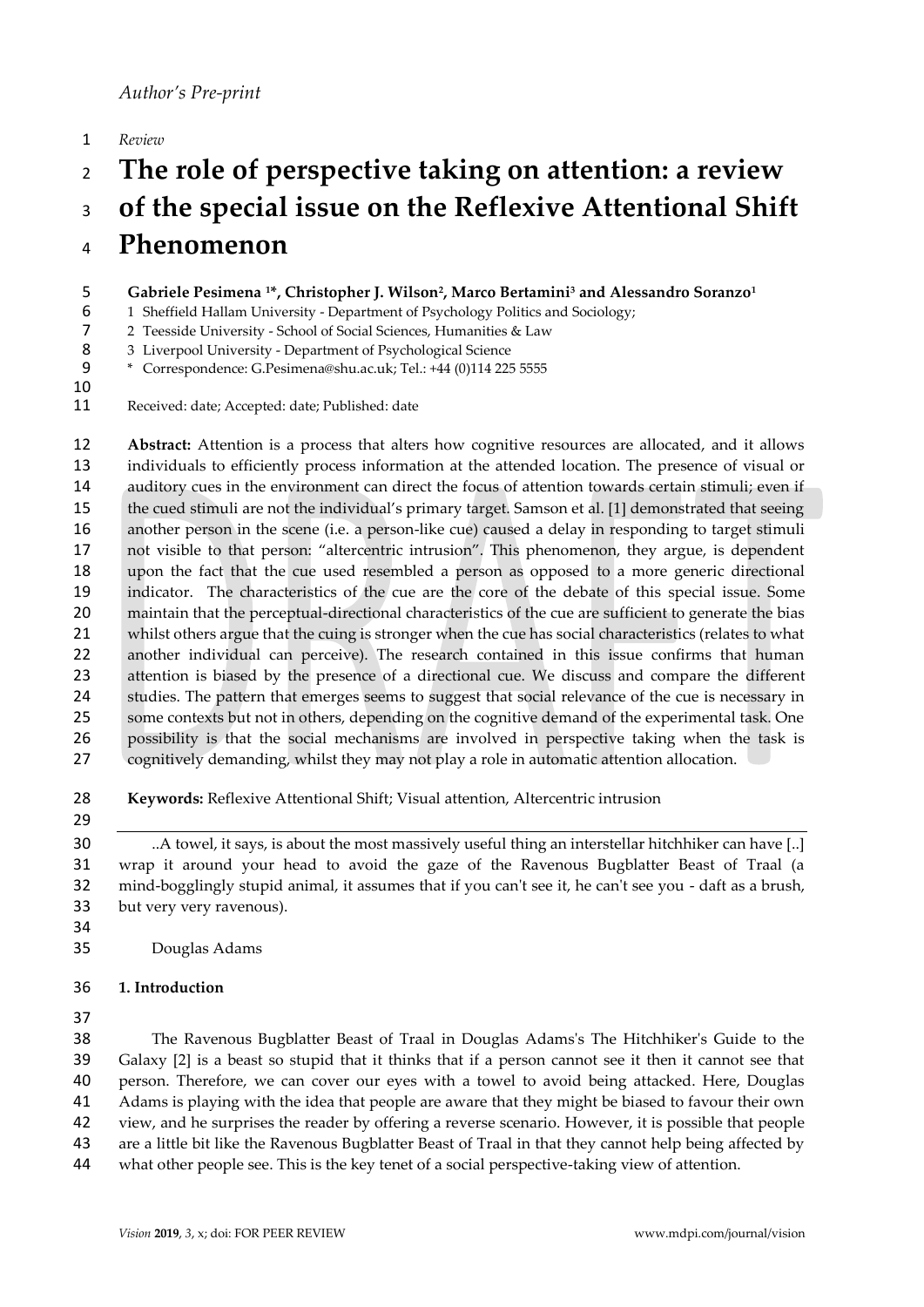Attention can be oriented by different cues, such as arrows [3] or eyes [4]. These cues can produce an automatic (or reflexive) rather than voluntary orienting of attention [5].While voluntary shift depends upon the observer's expectations and intentions, reflexive shifts of attention (RAS) are associated with sensory stimulation and generated by unforeseen changes in the visual field, particularly by the abrupt onset of stimuli, which elicit reorienting and saccadic eye movements [3]. In particular, taking in consideration the notion of "Theory of Mind" [6], it has been suggested that attention can be reflexively biased towards where another person is looking (Fig. 1), causing errors or slower responding when reporting what we see if this is different from what the other person sees [7].





Fig 1. Our attention is directed towards where this person is looking and pointing.

 To investigate the RAS phenomenon, Samson et al. [1] devised a semi-experimental paradigm. The general setup consists of a 3D virtual room presented on a computer screen with the back, left and right walls visible. A human avatar placed in the centre of the room is used as a cue to direct attention towards either the left or right wall of the room. During the experiment, discs appear on either the left, right or both walls. The participants' task is to indicate (in each trial) how many discs they or the human avatar can see. As the participants see both the left and right walls, they can see all of the discs. However, since the human avatar faces left or right, it can only see the discs placed on one side. Therefore, there are consistent and inconsistent trials: In consistent trials, the number of discs visible to the participant and to the avatar is the same. In inconsistent trials, the participant can see some discs that the human avatar cannot (Fig 2). Participants respond as quickly as possible, with responses > 2000ms counted as errors. Reaction Times (RTs) and errors are the dependent variables.

- 
- 



**Fig 2.** An example of consistent (a) and inconsistent (b) trials in the dot perspective task.

 The authors confirmed the existence of egocentric bias: reporting what the avatar can see is affected by what the participant can see. However, in addition they also found interference (i.e. longer RTs and more errors) in inconsistent trials even when participants had to report how many disks they can see; this interference is defined as "altercentric intrusion". Various egocentric biases are known and have been extensively studied, for example starting with Piaget's three mountain task [8]. An altercentric bias is, by contrast, a less well documented phenomenon. Both can, in

82 theory, coexist.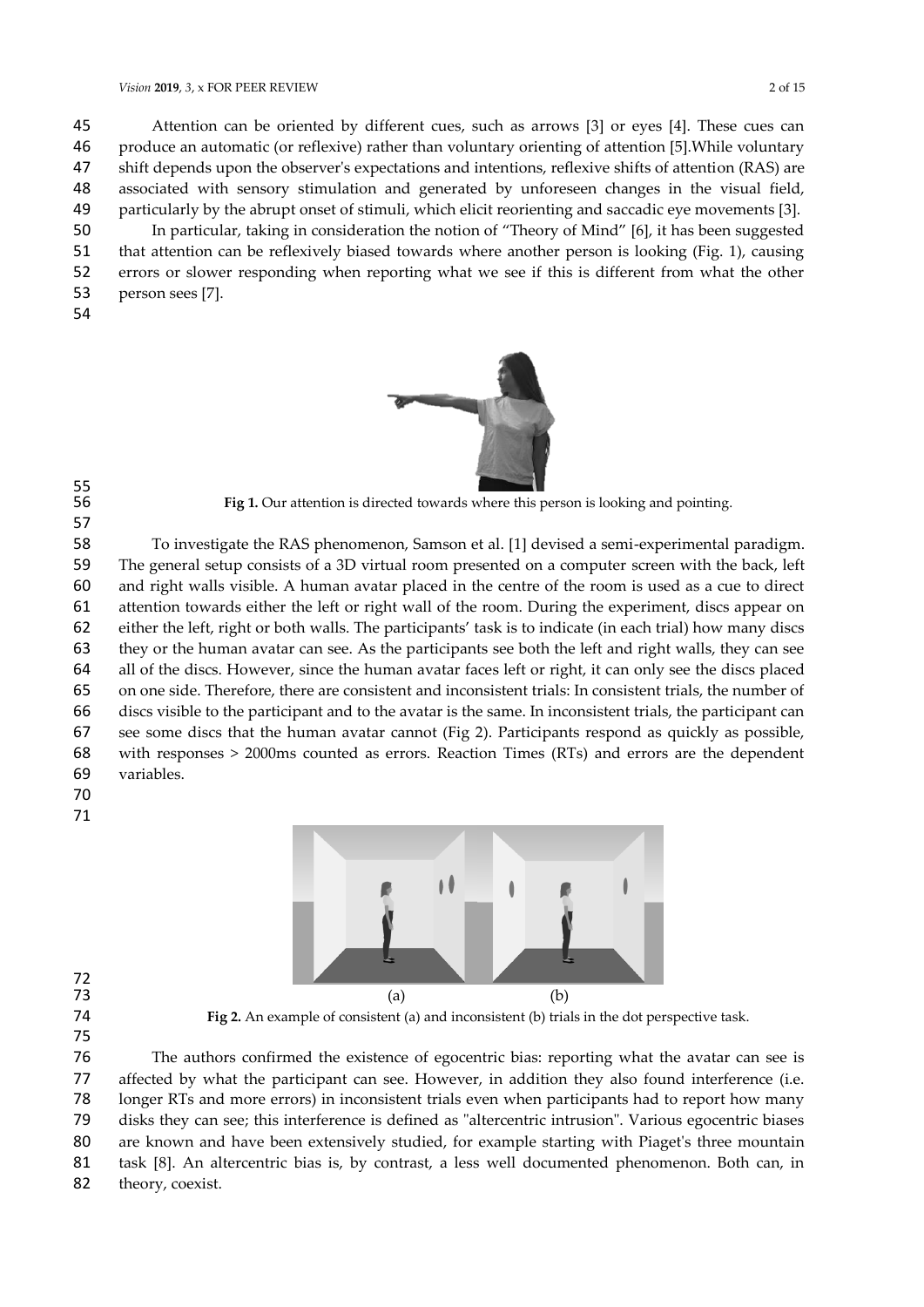Nuku and Bekkering [11], Teufel et al. [12] and Furlanetto et al. [13] found that altercentric intrusion is present when participants are asked to judge their own perspective while the human avatar was believed to be able to see. On the other hand, intrusion was not present, when the human avatar was believed to be unable to see (e.g. its line of sight obscured).

 These findings, supporting the Perspective-Taking theory, run counter to the "Perceptual" theory, which argues that the perceptual features (i.e. the direction of other's face/nose/posture) are sufficient to explain attentional orientation [14-16]. These studies found that human avatars spontaneously orient attention of the observers even when the human avatars cannot see the stimuli either because a physical barrier prevents the view, as in Cole et al. [14] or when the cue employed in the dot perspective task does not have a mental state (e.g. an arrow, or a camera) as in Wilson et al. [16]. According to this theory therefore, the effects showed in the dot perspective task are due to domain-general processes rather than perspective taking.

 In an effort to bridge this gap and clarify the mechanism behind social perception, Michael and D'Ausilio [17] suggested that the dot perspective task itself may engage both Theory of Mind and domain-general processes. Social and non-social clues would therefore engage the same attentional process eliciting RAS, despite being represented by two different functional systems.

 Further research has focused on whether the perspective taking may not be a spontaneous phenomenon. If this is the case, then RAS would be only modulated by perceptual characteristics of the cue, while perspective taking would be due to top-down processes [18-21]. These authors noted that the human avatar employed by Samson et al. [1] was unable to generate attentional shift when the target discs were presented within 300 ms from the presentation of the cue. The authors therefore concluded that attentional shift may be induced by perspective taking, but this cannot be defined "reflexive" as it requires some time to occur.

 Inspired by the aforementioned literature in which similar results may be interpreted either in agreement with the perceptual characteristics of the cue (perceptual position) or its social characteristics (social position), the journal Vision recently hosted a special issue titled "Reflexive Shifts in Visual Attention". This special issue (www.mdpi.com/journal/vision/special\_issues/RAS) provided a place where some of those studies, supporting old and new theories behind RAS are collated. This review is therefore intended as an overview of contemporary research on the RAS phenomenon, summarizing each of the contributions to this special issue on RAS and briefly outlining directions for future research.

# **2. Visual attention and Reflexive Attentional Shift**

 We are constantly surrounded by a world containing more information and objects than what our cognitive system can process. Attention allows to choose and select certain stimuli and ignoring others. The complexities of attention are evidenced by neuroimaging data showing how attention is carried out by a network of anatomical areas and is therefore neither the property of a single centre nor a function of the brain as a whole [3]; in particular it has been shown that the existence of three networks related to different aspect of attention, alerting orienting and executive controls [3, 22]. As pointed out by Carrasco [22], attention seems to be influenced and facilitated also by previous knowledge and assumption of the surrounding world. This places attentional processes halfway between perception and cognition. Our attention can therefore be influenced by different factors, which can be grouped in two main categories: Bottom-up (or exogenous) factors, in which attention is usually deployed reflexively due to the characteristics of the scene and stimuli's salience; and Top-down (or endogenous) factors, in which attention is often deployed voluntarily in accordance with specific tasks or goals; and with the task or goal having a strong influence on where the 131 participants allocate their attention.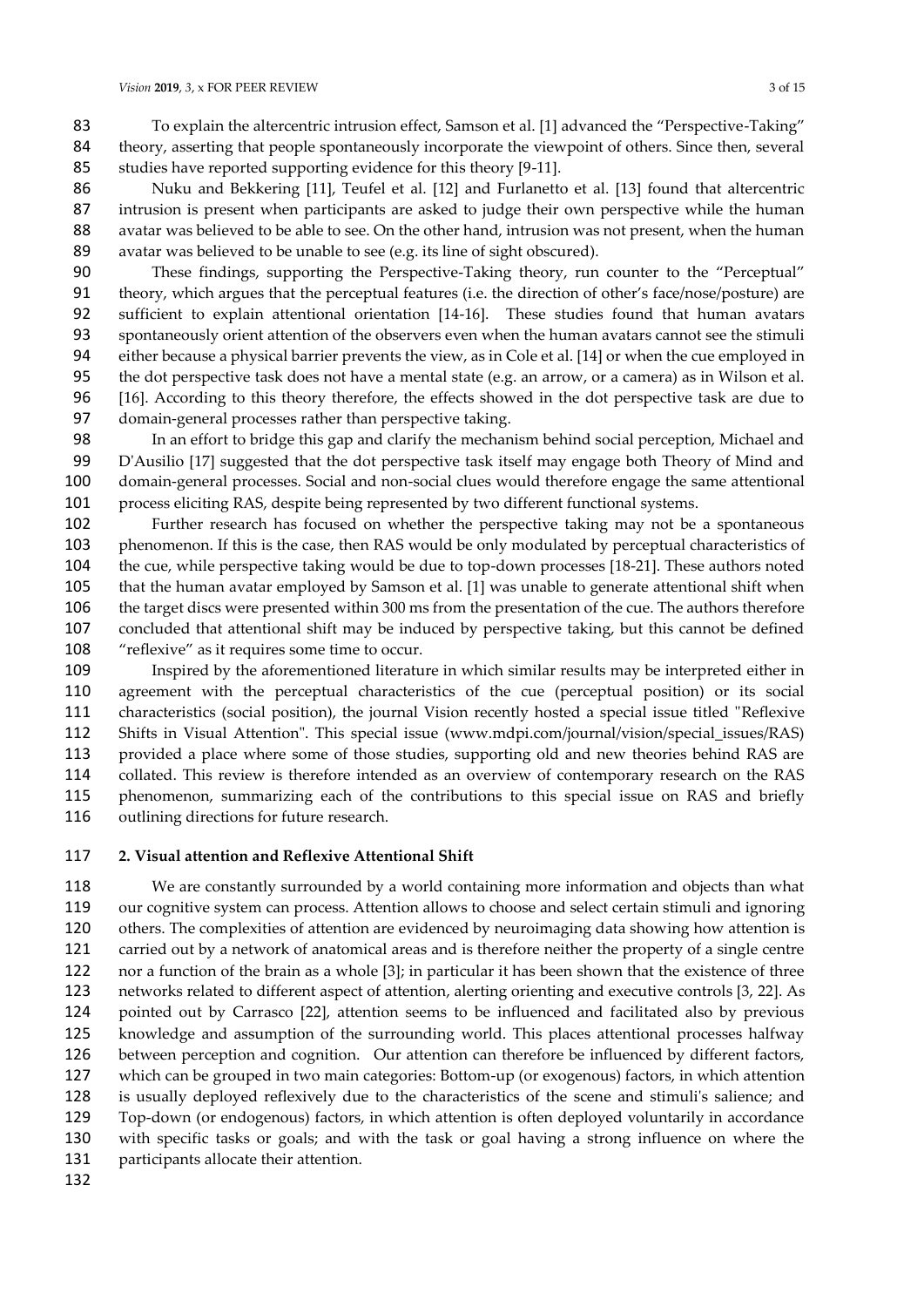In her contribution to this special issue, Zhaoping [23] provided further insights on the mechanisms behind visual attention orientation. Expanding previous results which showed that a target stimulus is localised quicker if it is presented to one eye only [24]. The author investigated whether the ocularity contrast of a visual input, a feature often hardly visible, captures attention exogenously; where ocularity of a visual input refers to the difference of visual input between the two eyes. Results from the study showed that, regardless of its task relevance, a visual location with a strong ocularity contrast attracts attention. These findings are in line with previous literature which supports the idea that primary visual cortex creates a bottom-up saliency map to guide attention exogenously. According to these studies, target characteristics, such as changes in luminance, motion or colour, are combined in a spatial map which highlights the most salient aspect, as consequence of which attention is reflexively shifted [25-26].

 Extending Zhaoping's study [23], Burnett et al. [27] examined specific characteristics of exogenous cues that are either more or less likely to draw attention. They used a dual-task paradigm to test whether luminance or equiluminant colour change modulated motion and colour discrimination effects. Their results showed that the motion and colour tasks were affected differently by the two cues: motion validity was more strongly affected by luminance than colour cues, whereas the colour validity showed no difference in effect between luminance and colour cues. These results have implications for our understanding of how low-level properties of cues could influence visual attention, with the authors suggesting that "cues which engage the same visual channel as the target are more effective in enhancing target processing at the cued location". Moreover, if further work supports this view that exogenous cueing is not a unitary process, then this will need to be considered when studies which apply cueing tasks.

### **3. Reflexive Attentional Shifts: perceptual or social mechanisms?**

 The fact that attention can be reflexively oriented by the incidental information provided by cues and contextual information provided during a cueing task is the basis for one of the core debates examined in this special issue: whether reflexive biases in attention, are modulated by social or perceptual processes. While there is a body of evidence showing that attention can be reflexively biased towards where another person is looking, causing consequently errors or slower responding when reporting what we see if this is different from what the other person sees [7], there is no consensus within the literature on what causes this attentional shift. The contributions to this special issue attempt to clarify the factors involved in the RAS phenomenon and, as a result, provide evidence in support of one or other interpretation.

#### *3.1 Perceptual interpretations of RAS*

 Langton [28] hypothesized that the inconsistent results between perceptual and social interpretation could be due to the use as a directional cue of a computer-generated avatar, or a photograph of a person, rather than a real person. While it can be expected that an avatar (or a photograph of a person) generates orienting effects, this does not necessarily mean that there is a spontaneous attribution of visual perspective. Thus, Langton's work [28] is in line with Wiese et al.'s [29] and Gardner et al.'s [21] studies suggesting that participants must believe that the avatar represents an intentional agent in order to take its point of view. If intentionality is not attributed to the cue, then its directional effects are due just to its perceptual features. Langton [28] set up two experiments both employing the dot perspective paradigm [1] but replacing the avatar with 176 photo-realistic stimuli in experiment 1, and with real persons in experiment 2 (Fig 3).

- 
-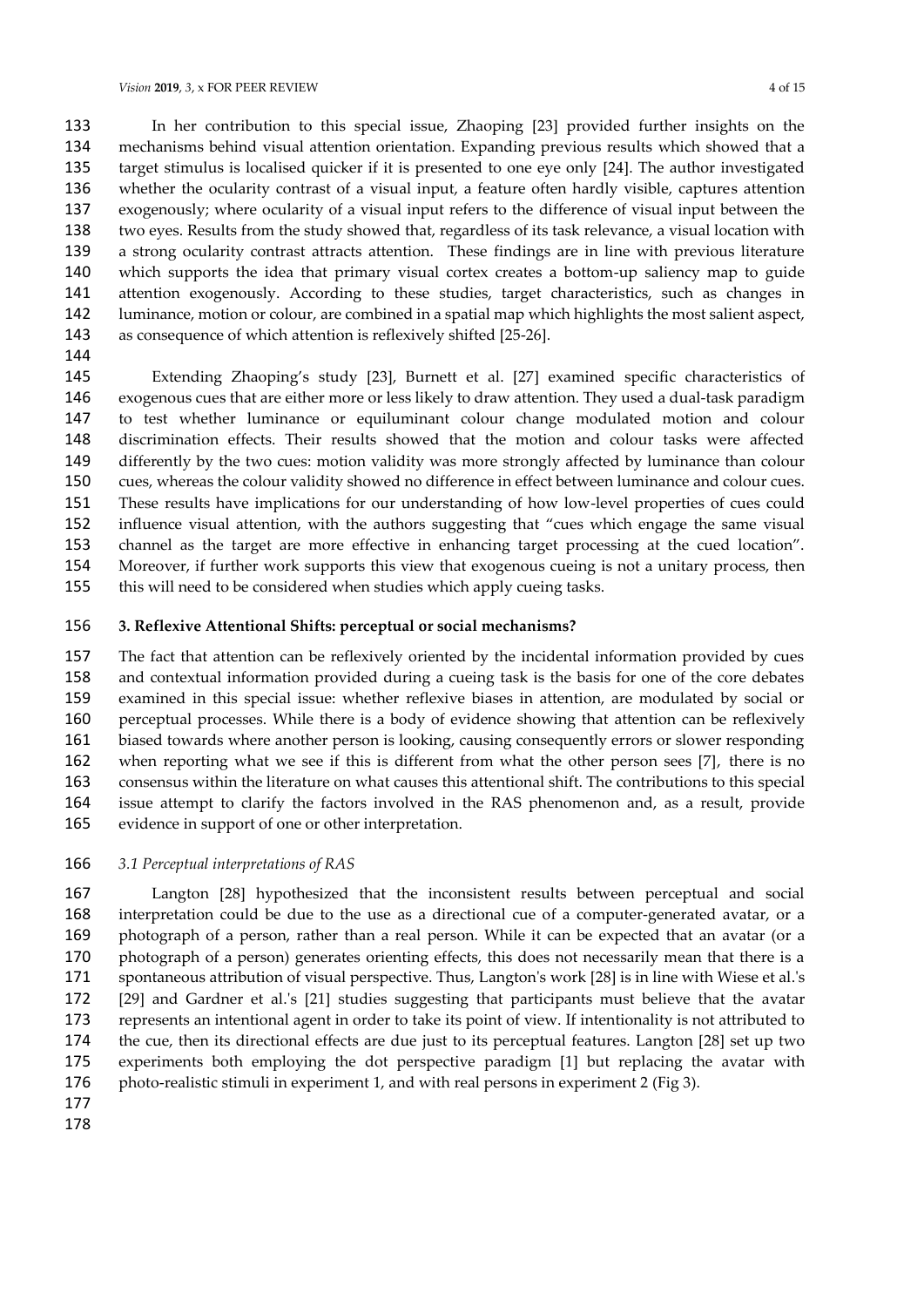

Fig 3. Example of the stimuli used by Langton [28].

 Both experiments tested two main conditions: seeing condition in which the gazer was able to see either the screen at its left or its right; and non-seeing condition, in which barriers were placed between the gazer and the screens.

 Hence, Langton's results [28] support the hypothesis that the interference found in previous studies may be due to the perceptual feature of the directional cues, not from an implicit mentalising of the other's perspective.

 Participants were, in fact, faster on consistent trials (the number of target dots visible to participants equal to the number of dots visible to gazer) rather than inconsistent trials (where number of dots visible to the gazer differ from the number of dots visible to the participant) in both seeing and non-seeing condition in the two experiments. On another contribution to this special issue, Cole et al.'s findings [19] supported Langton's results [28] in favour of the "Perceptual theory". Cole et al. [19] pointed out how the choice of specific tasks and cues may influence the altercentric intrusion phenomenon. In their work, Cole et al. [19] argued that to attribute RAS to social factors, the interference should take place in all settings in which the avatar sees the same stimuli as the participants. To test this assumption, the authors incorporated the presence of an avatar within two other classic visual cognition tests. Regardless of whether the avatar could or could not see the same things of the participants, no cuing effects emerged; showing that an avatar cannot generate reflexive directional shifts in all task types. Directional cueing effects emerged in authors' study only 200 when more perceptually salient cues were used, such as a schematic representation of a face (Fig 4). 



 

Fig 4. One of the stimuli employed by Cole et al. [19].

 Overall, Cole et al. [19] showed that the "perspective taking" effect observed in the dot perspective task does not generalize to other paradigms. Cole et al.'s results [19], therefore, supported Gardner's position [21] that the avatar itself it is not sufficient to generate spontaneous attribution of visual perspective at least when the target is presented within a short interval after the avatar.

 The abovementioned studies seem to point towards a theory, in which the chosen tasks, stimuli (and the relative cognitive demands as it will be shown later) may play a key role in generating the RAS phenomenon. This interpretation seems to be confirmed by Albonico et al. [30] and Kulke's [31] contributions to this special issue, which underlined the importance of choosing the appropriate set of tasks and stimuli when the aim is to measure attentional shift.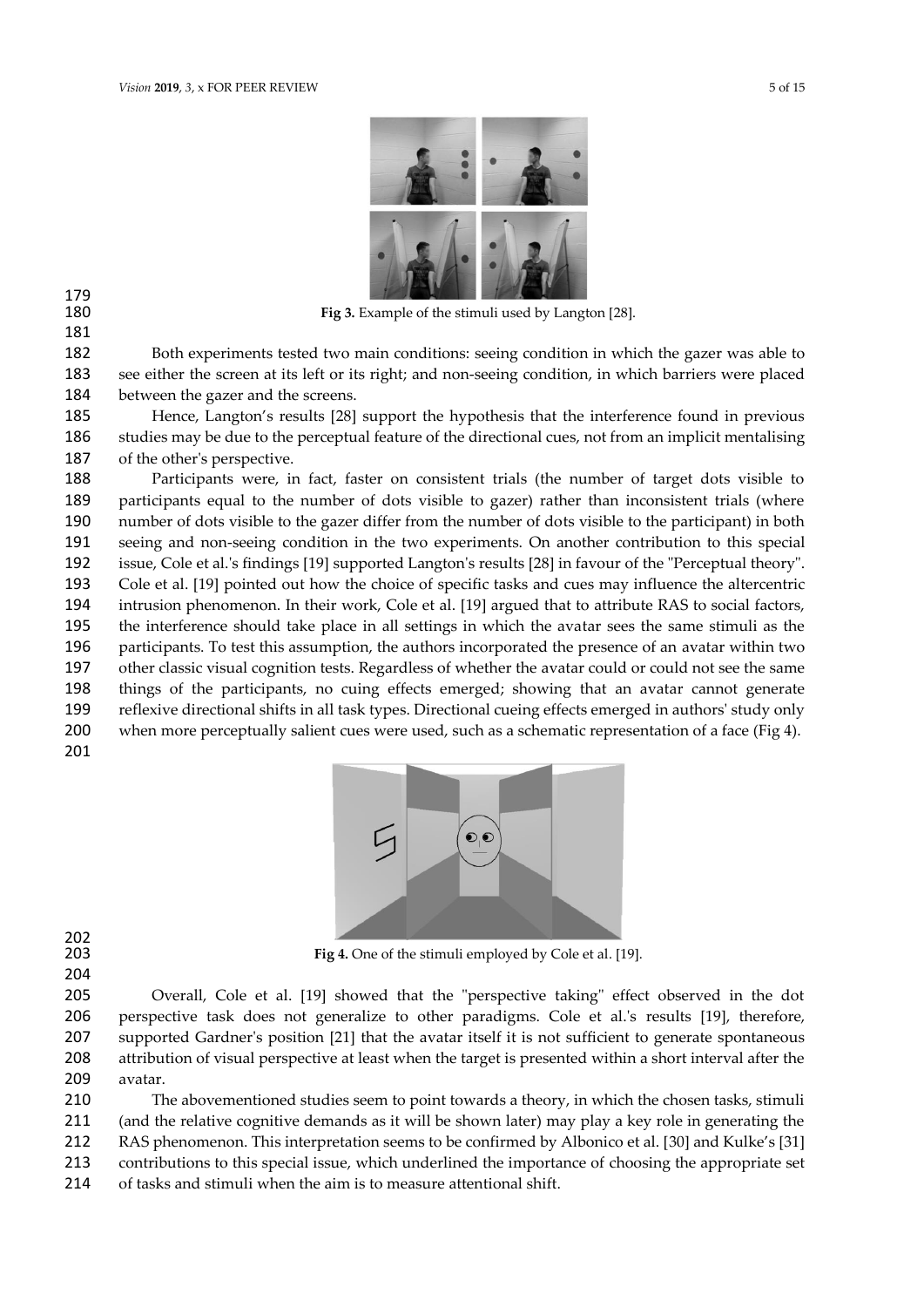Albonico et al. [30] provided evidence that the deployment of focal attention depends on the interaction between the task demand and the type of stimuli. Furthermore, they show that this process is mainly reflexive. The authors measured focal attention by means of the cue-size effect magnitude, which is the inverse relationship between the size of the focus of attention and the concentration of resources within the attentional field. For the task demand, the authors compared detection with discrimination tasks, the former requiring less attentional resources than the latter. For the stimuli type, the authors compared high-level representational stimuli (letters) with low-level representational stimuli (geometric shapes). Furthermore, the authors manipulated the SOA between a cueing and a target stimulus. Results show that high-level representational stimuli elicit a larger cue-size effect than low-level representational stimuli when the task is a detection task; whilst there is no difference between the two types of stimuli in the discrimination task. These findings may explain the different findings in the literature on the deployment of focal attention: a discrimination task may not put in evidence the differences between high- and low-level representational stimuli. In addition, considering the temporal delay between cueing stimuli and the target, the authors found that the cue-size effect enhances at short SOAs; suggesting that focal 230 attention is mainly a reflexive process.

 In line with Albonico et al. [30], Kulke [31] pointed out the importance of comparing the results of different paradigms (the fixation shift paradigm and the gap-overlap paradigm) used to measure attentional shift between stimuli that are often used as predictors for developmental outcomes. Hence, Kulke [29] investigated the effect of eccentricity (defined as the angular distance from the centre of the visual field) and target size on attentional shift latencies (the time taken from the appearance of a target to the beginning of a saccade in response to that target). The author systematically manipulated the target's eccentricity (great and small eccentricity) and size (big size and small size) measuring the potential differences in eye-movements' responses to stimuli of different sizes and eccentricities within the two aforementioned paradigms. Results showed that eccentricity and target size affected the attentional shift. Subjects responded more slowly to the big 241 target stimuli when it was closer to the centre of the screen (big target size, small eccentricity) and vice-versa (small target size, great eccentricity). However, no significant differences in refixation latency between targets were found when the target stimuli's size was scaled in proportion to the eccentricity. This is the case of the fixation shift paradigm (big size, great eccentricity) and of the gap-overlap paradigm (small size, small eccentricity). The author, therefore, concluded that the results recorded in experiments based on the fixation shift paradigm and on the gap-overlap paradigm may be compared as long as stimulus size is scaled in proportion to their eccentricity.

#### *3.2 Social interpretations of RAS*

 The studies reviewed so far explain the RAS phenomenon in terms of the perceptual features of the directional cue. The following reviewed - studies published in the special issue - support instead the social interpretation. Morgan et al. [32] focused on the importance of attributing a mental state to a human avatar employed as a cue. In particular, they tested whether the avatar's gaze mediates the shift of attention. Teufel et al. [33] showed that when the human avatar is not believed to be capable of seeing, it does not interfere with our attention; while, when the human avatar is perceived as a "viewer", its gaze does affect our attention. Although Morgan et al. [32] share with Teufel et al. [33] the same position, they underlined that Teufel et al.'s work [33] presented a number of weaknesses that could limit the interpretation in favour of the social account of RAS. Hence, Morgan et al. [30] specifically noted that Teufel et al. [33] (1) used a response time task. This method may not be sensitive enough to detect subtle attentional shifts; (2) employed a blocked design: the two conditions of viewing and not-viewing were in blocks instead of interleaved. This experimental design could have led participants to suppress orienting in response when the Other was not been 263 able to see; (3) encouraged the attribution of a mental state to the Other by providing leading instructions.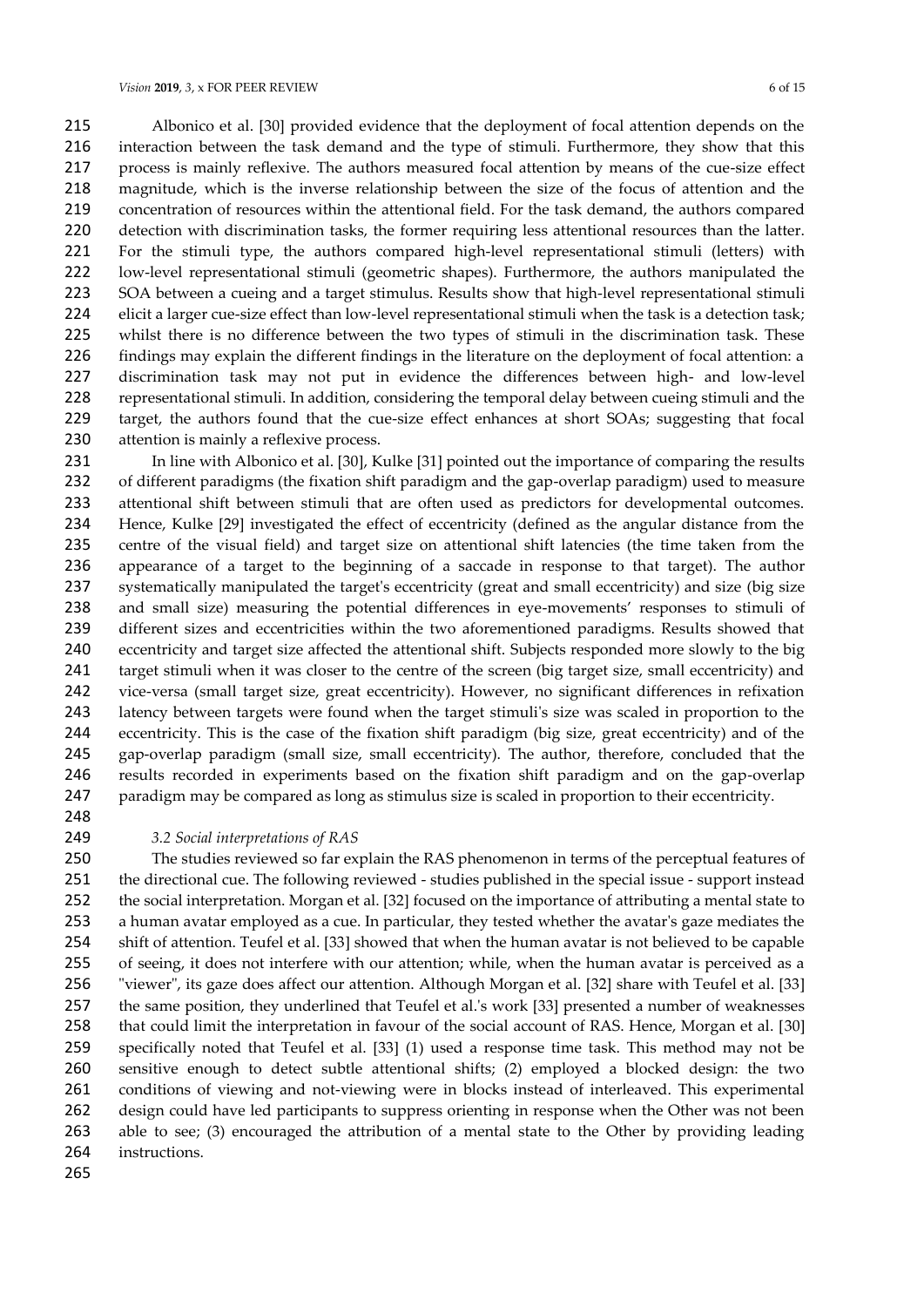In their instructions, Teufel et al. [33] encouraged the participants to take the viewpoint of the 267 Other. In this way, participants may have believed that they were expected to answer differently to the two conditions. To overcome the above potential problems, Morgan et al. [32] (Fig 5) (1) used a change detection paradigm; (2) interleaved trials between conditions; (3) did not provide instructions to the participants.





Fig 5. The experimental procedure employed by Morgan et al. [32].

 While controlling for these potential confounding variables, Morgan et al.'s results [32] were in line with Teufel et al.'s [33]. Participants were influenced by the Other's gaze only when s/he was able to see. However, Morgan et al. acknowledge that their results are not consistent with similar studies conducted by Cole et al. [14, 19], which showed that mental state does not influence attentional orienting. The reason of different results is not clear yet; however, this can be due to the use of different paradigms and stimuli manipulation adopted within each study, in order to test the different mental state conditions.

 In their contribution to this special issue, Actis-Grosso and Ricciardelli [34] highlighted the role of social factors in generating RAS. The authors tested whether stimuli known to automatically orient visual attention, such as arrows and averted gazes (Fig. 6), also modulate the correspondence problem, which is the problem of ascertaining to which objects in one frame correspond the objects presented in a subsequent frame. The authors hypothesized that the stimuli known to trigger RAS should also drive the correspondence problem. Interesting for the purpose of this special issue, is the comparison between the arrows and the averted gazes. To this end, the authors compared the effects of arrows and averted gazes with those of lines which should be considered as a baseline. 



291<br>292

Fig 6. The three types of stimuli used in Actis-Grosso and Ricciardelli [34]. Each panel displays the eight directions conveyed by the different stimuli and the eight possible positions of stimulus 294 presentation.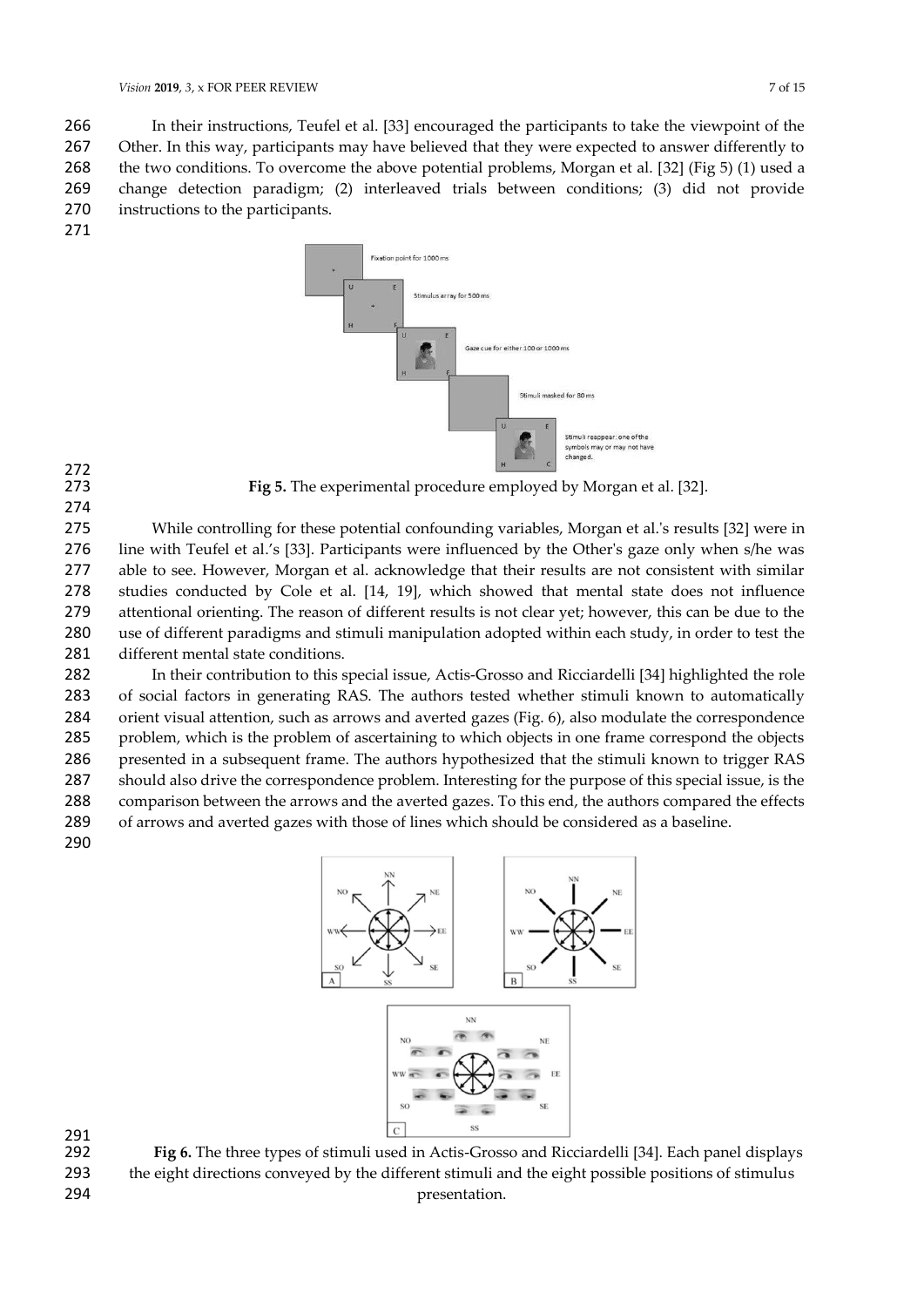It emerged that all the three types of stimuli generate a RAS effect and that they all modulate correspondence problem. Furthermore, the effect generated by arrows and gazes is stronger than those generated by lines. Most interestingly, it was found that the effects of arrows and averted gazes are equivalent when they are in a comparable condition; however, when there is a directional conflict of information, rather than weakening, the effect of the gazes becomes stronger than those of arrows. As can be seen in Fig. 6, the rectangular boxes which encompass the gazes always have a horizontal direction. A directional conflict occurs when the gazes point towards any non-horizontal position.

 In line with Morgan et al. [32], Actis-Grosso and Ricciardelli concluded that stimuli known to automatically orient visual attention, such as gaze direction and arrows, influence the correspondence problem more than lines. Furthermore, gazes are more powerful than arrows in generating RAS when there is a spatial conflict.

 The role of social mechanisms and of perspective taking in generating RAS was also supported by Gardner et al. [35]. The authors examined assumptions inherent the sub-mentalising account of the altercentric intrusion phenomenon during level 1 Visual Perspective Taking (VPT). VPT is defined as the ability to understand that other people have a different line of sight to us, whereas VPT level 2 is the understanding that two people viewing the same item from different points in space may see different things [36-37] (Fig 7).



316<br>317

**Fig 7.** Visual Perspective Taking (VPT) level 1 and Visual Perspective Taking (VPT) level 2.

 Specifically, the researchers manipulated cue stimuli in a way that aimed to influence visuospatial attentional orienting but not mentalising. Specifically, they presented avatar cues in two positions: gaze-maintained avatars where body position was consistent with gaze direction and gaze-averted avatars where body position was perpendicular to gaze direction (Fig 8).



324<br>325 

**Fig 8.** Gaze-maintained and Gaze-averted avatars used by Gardner et al. [35].

 Their first experiment presents several interesting findings; some of which are consistent with previous work and others which are less expected. Firstly, the finding that attention orienting was

present only for longer SOAs (stimulus onset asynchrony) indicates that attentional orienting might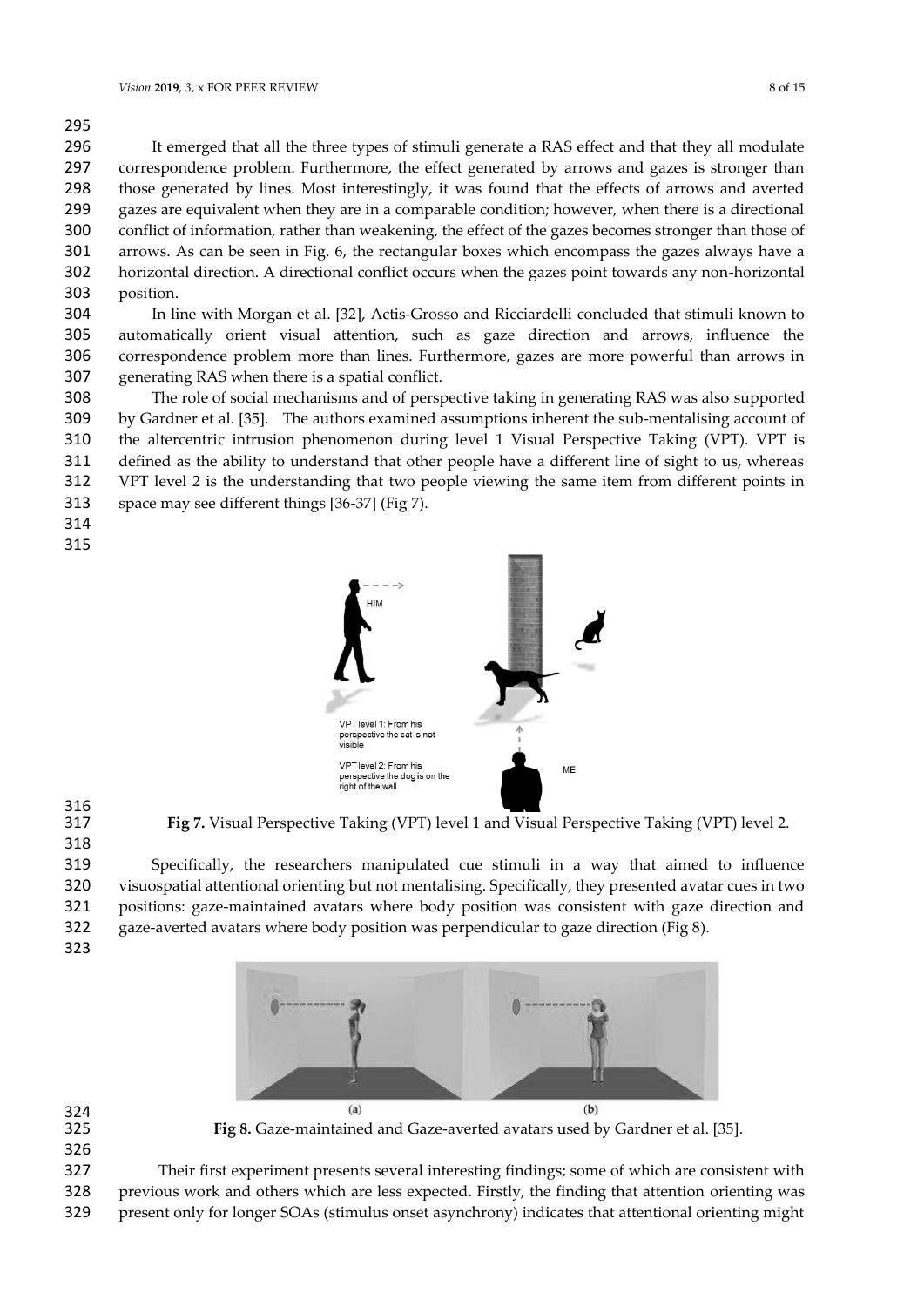not be reflexive. Secondly and perhaps more pertinent to the focus of this study, the gaze-averted cues showed an effect of validity on RT: participants were faster when the target appeared at the cued location compared to the non-cued locations. There was instead no effect of validity on RT when the gaze-maintained cues were employed. In a second experiment, they examined the difference in reaction times between consistent and inconsistent trials, finding no effect for avatar stance. They take this finding as evidence that cue features (such as gaze/stance orientation) that influence attentional orienting do not necessarily affect level 1 visual perspective-taking. The potential dissociation between perspective-taking and attentional orienting has important implications for both implicit mentalising and sub-mentalising accounts that have been put forward to explain this phenomenon.

#### **4. Additional factors involved in RAS**

 Further contributions to this special issue, rather than focusing on the social-perceptual debated, placed their focus on the different variables that may affect and influence RAS and the attentional cueing paradigms such as temporal information, changes in tonic alertness and inter-individual differences.

### *4.1 The influence of temporal and auditory information*

 Among those contributions, Laidlaw and Kingston [38] investigated how ignoring temporal information eliminates reflexive spatial orienting. In particular, the authors investigated whether the interaction between temporal and spatial attention modulates the Reflexive Attentional Shift; where temporal attention refers to the process of allocating brain resources on the predicted onset of an incoming event [39]. To investigate this interaction, the authors explored the foreperiod effect [40]. This is the effect by which the cuing of a target generates an inverse relationship between subjects' reaction times and the time between the cue and target appearance: longer time between the stimuli results in shorter reaction time.

 The authors systematically manipulated spatial characteristics of the cue (arrows - to elicit reflexive attention - vs letters - to elicit volitionally attention); SOA (100, 500 and 1000 ms) and congruency of the cue (congruent vs incongruent).

 The results showed the emergence of a foreperiod effect and of a spatial cueing effect with both arrows and letters, but only at longer SOAs and only in congruent conditions. On the other hand, with shorter SOAs and in incongruent conditions the foreperiod effect did not occur whilst the spatial cuing effect occurred only with letters.

 The authors, therefore, concluded that only reflexive spatial attention orienting is modulated by the implicit changes in temporal attention, while volitional spatial attention is not. Thus, the way in which spatial and temporal attention interact must be taken in serious consideration during visual attentional studies.

 Extending Laidlaw and Kingston's research [38], Hayward and Ristic [41] investigated two different processes that may be present in any study involving spatial cueing: tonic alertness and voluntary temporal preparation. In this study, the authors tested whether changes in tonic alertness and voluntary temporal preparation affect attentional orienting. They confirmed that task-relevant social gaze and non-social arrow cues affected spatial attention, with no differences between the two

cues (Fig 9).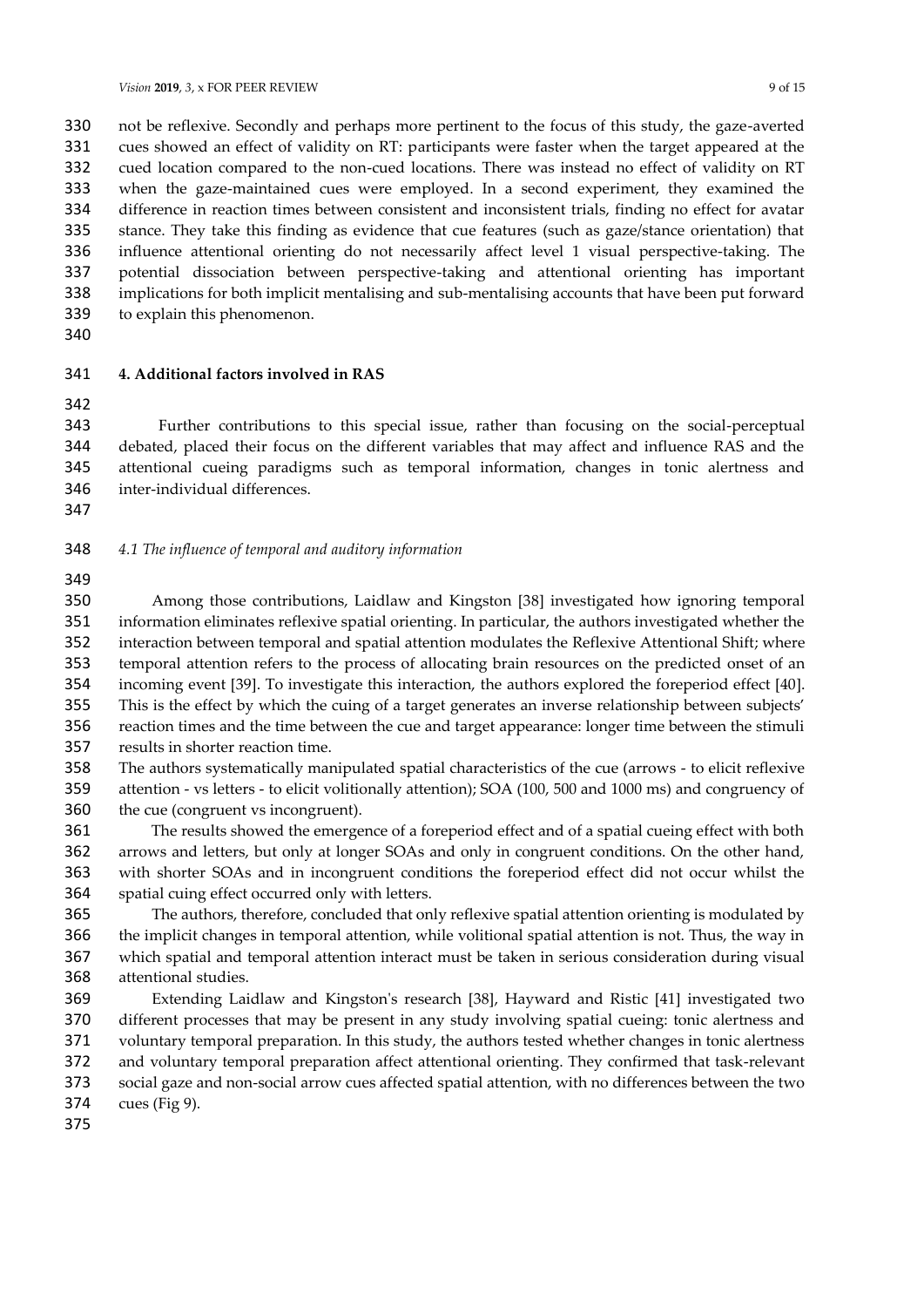

# 376<br>377

Fig 9. Example of cues and task sequence employed by Hayward and Ristic [41].

 Interestingly, they found that the magnitude of the generated attentional shift may be modulated by high tonic alertness, while no differences were found with voluntary temporal preparation. Even if overall those results seem to contrast with Laidlaw and Kingston [38], both studies seem to converge on the idea that the cue generated attentional shift appears to remain robust across different cueing task settings. However, the task parameters seem to play an important role into modulating the magnitude of the attentional orienting effect elicited by the different types of cues.

 On a similar line of enquiry, Klein [42] focused on the control of visual attention by auditory stimuli. In a series of cross-modal experiments using the cueing paradigm, the author presented to the subjects an auditory cue indicating the position of a target manipulating the cue informative value (congruent vs incongruent with the location of the target) and its onset asynchrony (SOA).

 The results showed that the informative value of the auditory cue affected the target localisation. This suggests that localizable auditory stimuli exogenously (rapidly and automatically) capture visual attention. In addition, it was found that subjects were faster to identify the cued target at short SOA, while participants were slower when SOA was between 500 and 1000 ms. The author therefore concluded that for SOA within this temporal window, the exogenous shift of attention is overcome by the endogenous one.

 Furthermore, in another series of experiments the author manipulated the auditory cue changing its pitch rather than its location (Fig 10). The cue was centrally presented but its glide frequency was manipulated to indicate the target position. The glide frequency could have been informative (raising tone indicating top location and vice-versa) or uninformative. Subjects were faster in the informative conditions, showing that changes in the glide of the auditory cue shift endogenously attention only when it is meaningful.

- 
- 



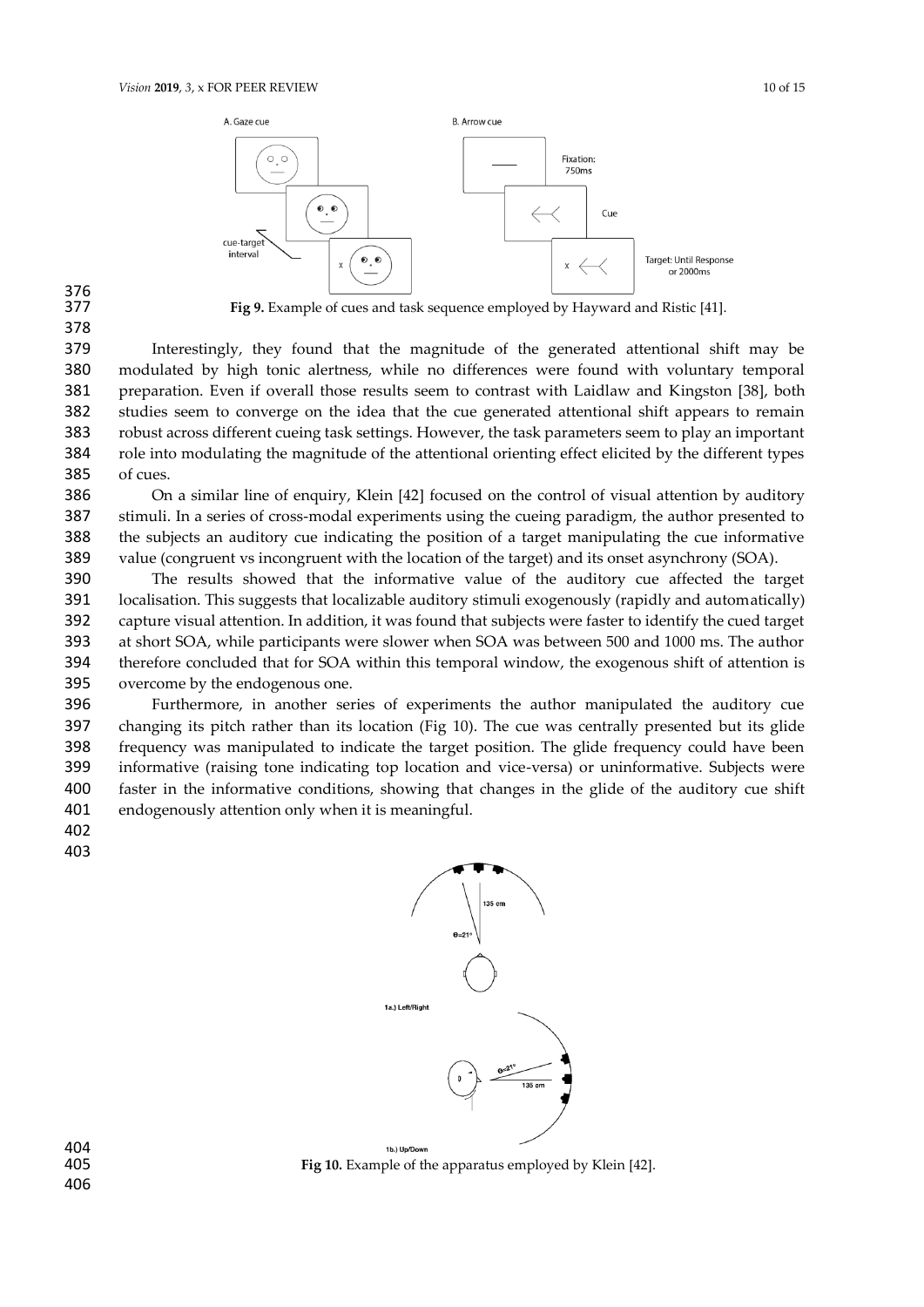### *4.2. Inter-individual and laboratory-real world differences.*

Inter-individual differences and the differences between laboratory settings and the real

 world are usually overlooked when attentional orienting and/or perspective taking are investigated. In their contribution to this special issue, Bukowski and Samson [43] explained some of the individual differences in terms of the ability to handle conflict between two conflicting perspectives, 413 and the variability in the strength of the egocentric perspective. The study used a visual perspective-taking task and a large sample. Results showed that individuals varied in their difficulty in considering another person's differing perspective. A cluster analysis suggested four underlying profiles which can be placed within a two-dimensional space. The two axes are the ability to handle conflict and the relative attentional focus on the self rather than the other person's perspective.

 In line with Bukowski and Samson's findings [43], another contribution to this special issue seems to highlight the importance of inter-individual differences. Prpic [44] investigated in fact, how perceiving musical note values causes spatial shift of attention in musicians (Fig 11). The author contributed to the discussion on RAS taking into consideration the Spatial-Numerical Association of Response Codes (SNARK) effect. This is the phenomenon by which perceiving numbers can affect the allocation of spatial attention, causing a leftward target detection advantage after perceiving small numbers and a rightward advantage for large numbers. The aim of the study was to test whether the effect can be reproduced in musicians when reading musical notes instead of numbers. The visual representation of the duration of musical notes shares with the numbers a symbolic 427 representation that goes from left to right. Specifically, images depicting whole and half notes represent relatively long duration, while eighth and sixteenth notes represented short duration. 



430<br>431

 **Fig 11.** Task sequence employed by Prpic [44]. In this example, the stimulus was the half note and the target appeared on the right visual field.

 The author found an advantage in detecting a leftward (vs. rightward) target after perceiving small (vs. large) musical note values; suggesting that musicians process numbers and note values in a similar manner. Future studies on RAS might benefit of these findings for example testing whether 437 the SNARK is affected by the presence of an "Other" on either side of the stimuli presentation. 

 Finally, Blair et al. [45] presented a way for assessing individual instances of cover attentional orienting in response to gaze and arrow cues. The authors investigated whether gaze-following behaviour occurs in laboratory tasks as frequently as in natural settings. In a first experiment, the presence of costs or benefits in cue trials was calculated – i.e. the proportion of RT responses falling more than 1 SD outside of the performance of neutral control trials. The authors, then, replicated the study in a second experiment with a different directional cue serving as the control comparison. The results of both experiments suggest that attentional orienting in gaze-cuing tasks is infrequent, occurring in less than 50% of trials. However, although benefits and costs occurred on less than 50% trials, consistently with the literature, results indicated that more benefits relative to costs occurred on valid trial (stimulus appears on targeted location) (Fig 12) and that more costs relative to benefits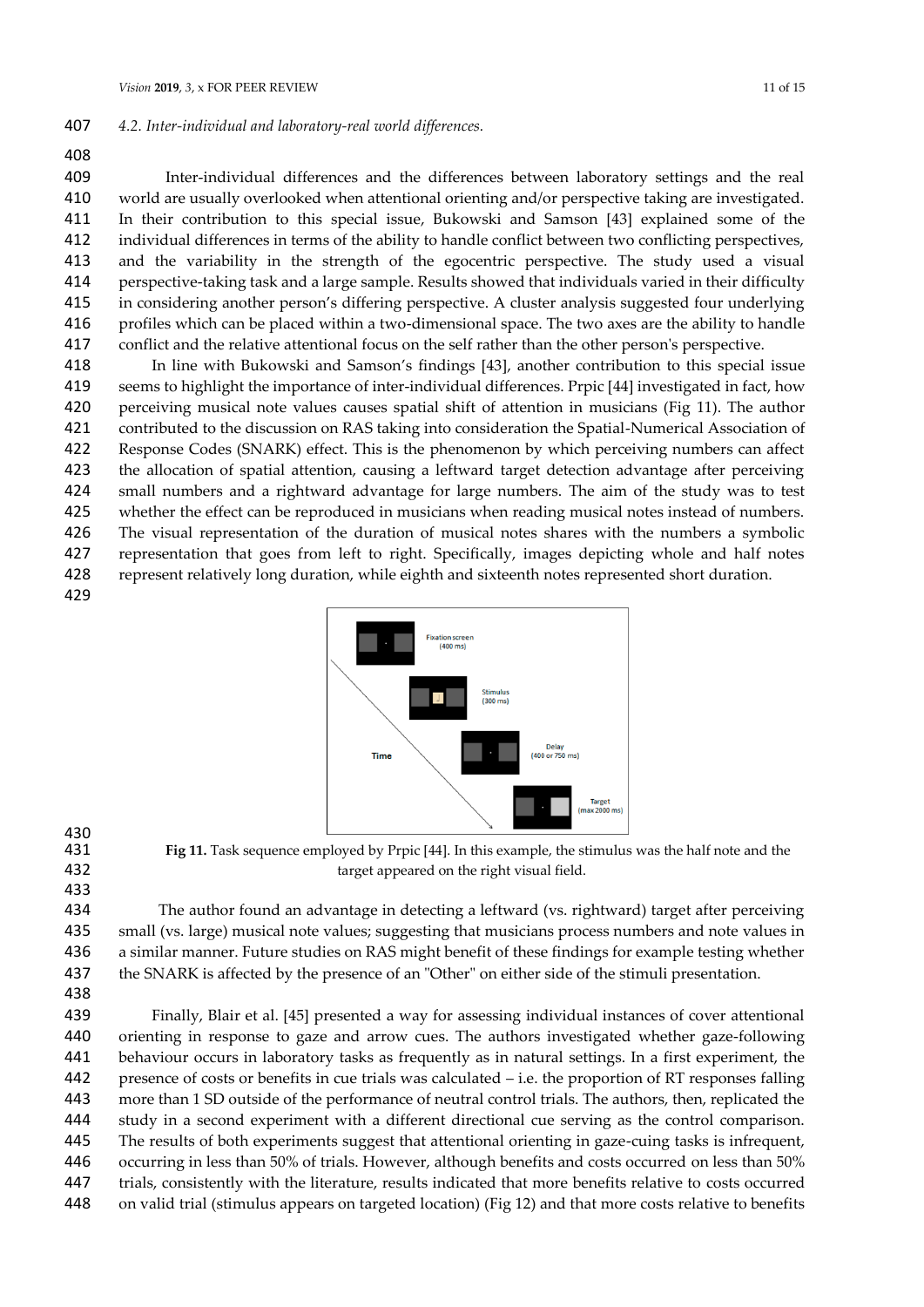occurred on invalid trials (stimulus appears on non-targeted location). Furthermore, results showed no differences between gaze cues and arrow cues.

 These results have important implications for the use of cueing tasks in the lab and the theoretical explanations that come from their use and the analysis method employed presents a useful starting point for examining the frequency of attentional orienting in future gaze-cueing studies within and across real world and laboratory investigations. 



### Fig 12. Example of cues and of a valid trial employed by Blair et al. [45].

# 456<br>457

# **5. Conclusions and future directions**

 On one hand, observers are good at knowing where another person is looking [46]. On the other hand, there are also limits and mistakes in reasoning about the role of viewpoint in a scene [47]. This paper focused on how attention is affected by the presence of another individual in the scene. Researchers have shown that this other individual may act as a cue directing our attention; however, there is no agreement on how this process works.

 Some researches show that the other individual has the same role as any other directional cues that can bias attention, like for example an arrow. Other researches, instead, show that observers are specifically sensitive to the social characteristics of the other individual, and therefore are affected by the content of another person's viewpoint. In this review we consider the contributions appeared in the special issue on Reflexive Attentional Shift (RAS) published in Vision. Establishing whether RAS 470 is a perceptual or a social process is important because RAS is used as a measure of perspective taking and mental state attribution in both developmental and clinical contexts. For example, perspective taking may be used to evaluate children development in reference to Autism Spectrum Disorder (ASD) [48-50]. The contributions of this special issue allow the reader to reach deeper insights into the RAS phenomenon, not only focusing on the importance of understanding the nature of the process behind it, but also providing further theories and knowledge about different variables that may influence or elicit RAS.

 Taking all evidence into account, the contributions confirm that human attention is biased by 478 the presence of a directional cue in the scene. By analysing the different experiments, it appears that the social relevance of the cue may be necessary in some contexts but not in others.

 Specifically, the papers in this special issue helped outline a number of avenues for future research to clarify and solve this debate. For example, the role of participant *belief* about the other's perspective may play an important role in the interpretation of the RAS phenomenon and future research will need to take into consideration. For example, Langton [28] Wiese et al. [29] and Gardner et al. [21] pointed that participants must believe that the directional cue represents an intentional agent in order to take its point of view. In this case, however, the shift of attention is not "reflexive" but is a voluntary, top-down, process.

 In addition, the high level of *individual variation* needs to be accounted for in future work. For example, Prpic [44] showed that perceiving musical note values causes spatial shift of attention in expert musicians but not in non-experts. Similarly, Bukowski and Samson [43] found individual differences in the ability to handle conflicting perspectives.

 Furthermore, the research in this issue distinguishes among *attentional orienting, level 1, and level 2 perspective-taking* [35]. It may indeed be the case that social factors differential effects on each of the aforementioned processes. Therefore, it will be important going forward for researchers to be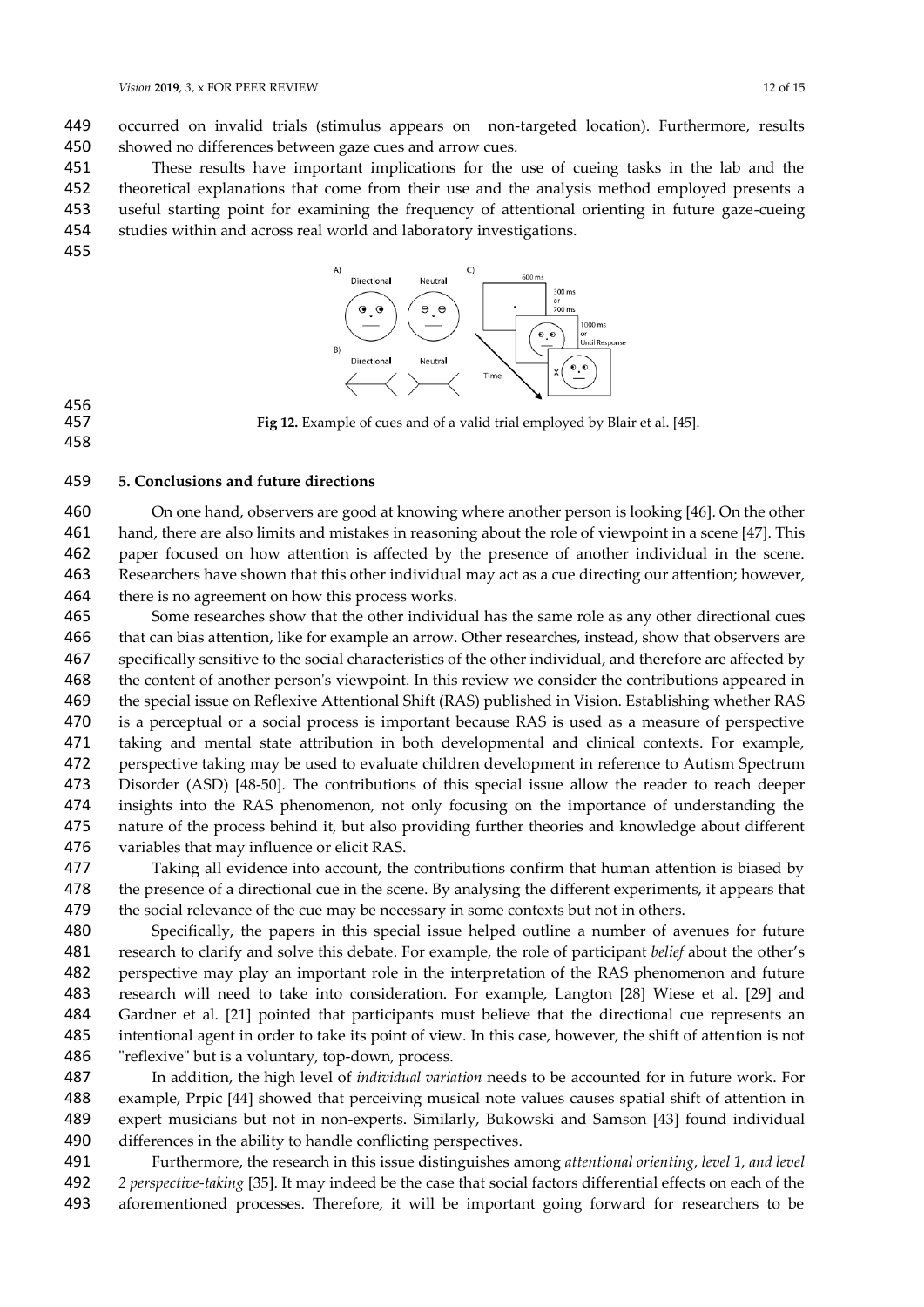specific about which type of perspective-taking is under examination. Finally, evidence from the current issue suggests that certain effects might depend on the cognitive demand of the experimental task [19, 35, 51], indicating that social factors are especially involved when the task is cognitively demanding, whilst they may not be necessary in the other cases.

 Additional contributions presented in this special issue move away from the social-perceptual debate trying to provide further insight about the nature of the cues and other variables that may influence RAS and attentional cueing paradigms [27, 31, 42]. Among those, further confirmations that the *cognitive demand* of a task plays an important role in attentional orienting have been provided. Specifically, Albonico et al. [30] provided evidence that the deployment of focal attention depends on the interaction between the task demand and the type of the directional cues.

 In conclusion, the contributions to the special issue greatly improved our understanding of the RAS phenomenon, and opened up new avenues of investigation, which may allow for a deeper, more sophisticated, interpretations of RAS which may go beyond the perceptual vs social interpretations.

- 
- 

### **References**

- 1. Samson, Dana, Ian A. Apperly, Jason J. Braithwaite, Benjamin J. Andrews, and Sarah E. Bodley Scott. "Seeing it their way: evidence for rapid and involuntary computation of what other people see." Journal of Experimental Psychology: Human Perception and Performance 36, no. 5 (2010): 1255.
- 2. Adams, Douglas. 1979. The hitchhiker's guide to the galaxy.
- 3. Posner, Michael I. "Orienting of attention." Quarterly journal of experimental psychology 32, no. 1 (1980): 3-25.
- 4. Ristic, Jelena, and Alan Kingstone. "A new form of human spatial attention: Automated symbolic orienting." Visual Cognition 20, no. 3 (2012): 244-264.
- 5. Brignani, D., D. Guzzon, C. A. Marzi, and C. Miniussi. "Attentional orienting induced by arrows and eye-gaze compared with an endogenous cue." Neuropsychologia 47, no. 2 (2009): 370-381.
- 6. Premack, David, and Guy Woodruff. "Does the chimpanzee have a theory of mind?" Behavioral and brain sciences 1, no. 4 (1978): 515-526.
- 7. Apperly, Ian A., and Stephen A. Butterfill. "Do humans have two systems to track beliefs and belief-like states?" Psychological review 116, no. 4 (2009): 953.
- 8. Piaget, J., and B. Inhelder. "The co-ordination of perspectives, The child's Conception of Space." In :, pp. 209-246. Norton & Co, 1967.
- 9. Capozzi, Francesca, Andrea Cavallo, Tiziano Furlanetto, and Cristina Becchio. "Altercentric intrusions from multiple perspectives: Beyond dyads." PloS one 9, no. 12 (2014): e114210.
- 10. Nielsen, Maria Kragh, Lance Slade, Joseph P. Levy, and Amanda Holmes. "Inclined to see it your way: Do altercentric intrusion effects in visual perspective taking reflect an intrinsically social process?." The Quarterly Journal of Experimental Psychology 68, no. 10 (2015): 1931-1951..
- 11. Nuku, Pines, and Harold Bekkering. "Joint attention: Inferring what others perceive (and don't perceive)." Consciousness and Cognition 17, no. 1 (2008): 339-349.
- 12. Teufel, Christoph, Dean M. Alexis, Nicola S. Clayton, and Greg Davis. "Mental-state attribution drives rapid, reflexive gaze following." Attention, Perception, & Psychophysics 72, no. 3 (2010): 695-705.
- 13. Furlanetto, Tiziano, Cristina Becchio, Dana Samson, and Ian Apperly. "Altercentric interference in level 1 visual perspective taking reflects the ascription of mental states, not submentalising." Journal of Experimental Psychology: Human Perception and Performance 42, no. 2 (2016): 158.
- 14. Cole, Geoff G., Daniel T. Smith, and Mark A. Atkinson. "Mental state attribution and the gaze cueing effect." Attention, Perception, & Psychophysics 77, no. 4 (2015): 1105-1115.
- 15. Santiesteban, Idalmis, Caroline Catmur, Senan Coughlan Hopkins, Geoffrey Bird, and Cecilia Heyes. "Avatars and arrows: Implicit mentalising or domain-general processing?." Journal of Experimental Psychology: Human Perception and Performance 40, no. 3 (2014): 929.
- 16. Wilson, Christopher J., Alessandro Soranzo, and Marco Bertamini. "Attentional interference is modulated by salience not sentience." Acta psychologica 178 (2017): 56-65.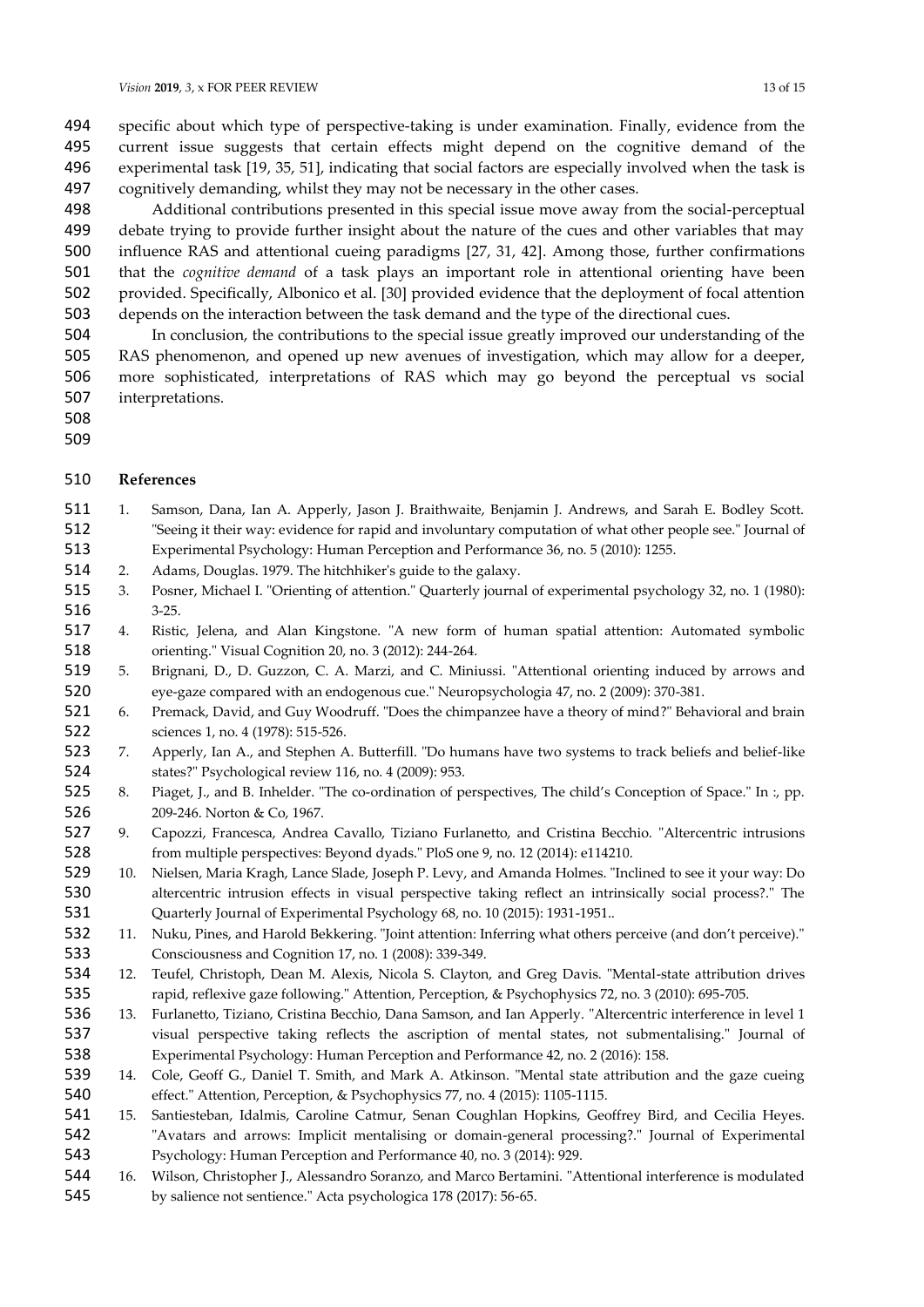- 17. Michael, John, and Alessandro D'Ausilio. "Domain-specific and domain-general processes in social perception–A complementary approach." Consciousness and cognition 36 (2015): 434-437.
- 18. Cole, Geoff G., Mark Atkinson, An TD Le, and Daniel T. Smith. "Do humans spontaneously take the perspective of others?." Acta psychologica 164 (2016): 165-168.
- 19. Cole, G.; Atkinson, M.; D'Souza, A.; Smith, D. Spontaneous Perspective Taking in Humans?. Vision (2017), 1(2), 17;
- 20. Conway, Jane R., Danna Lee, Mobin Ojaghi, Caroline Catmur, and Geoffrey Bird. "Submentalising or mentalising in a Level 1 perspective-taking task: A cloak and goggles test." Journal of Experimental Psychology: Human Perception and Performance 43, no. 3 (2017): 454.
- 21. Gardner, Mark R., Zainabb Hull, Donna Taylor, and Caroline J. Edmonds. "'Spontaneous' visual perspective-taking mediated by attention orienting that is voluntary and not reflexive." Quarterly Journal of Experimental Psychology 71, no. 4 (2018): 1020-1029.
- 22. Carrasco, Marisa. "Visual attention: The past 25 years." *Vision research* 51, no. 13 (2011): 1484-1525.
- 23. Zhaoping, Li. Ocularity Feature Contrast Attracts Attention Exogenously. Vision 2018, 2(1), 12;
- 24. Zhaoping, Li. "Attention capture by eye of origin singletons even without awareness—A hallmark of a bottom-up saliency map in the primary visual cortex." Journal of Vision 8, no. 5 (2008): 1-1
- 25. Zhaoping, Li. "Contextual influences in V1 as a basis for pop out and asymmetry in visual search." Proceedings of the National Academy of Sciences 96, no. 18 (1999): 10530-10535.
- 26. Zhaoping, Li. "A saliency map in primary visual cortex." Trends in cognitive sciences 6, no. 1 (2002): 9-16.
- 27. Burnett, K.; D'Avossa, G.; Sapir, A. Dimensionally Specific Capture of Attention: Implications for Saliency Computation. Vision 2018, 2(1), 9;
- 28. Langton, S. I Don't See It Your Way: The Dot Perspective Task Does Not Gauge Spontaneous Perspective Taking. Vision 2018, 2(1), 6;
- 29. Wiese, Eva, Agnieszka Wykowska, Jan Zwickel, and Hermann J. Müller. "I see what you mean: how attentional selection is shaped by ascribing intentions to others." PloS one 7, no. 9 (2012): e45391.
- 30. Albonico, A.; Malaspina, M.; Daini, R. Target Type Modulates the Effect of Task Demand on Reflexive Focal Attention. Vision 2017, 1(2), 13;
- 573 31. Kulke, Louisa. "The Effect of Stimulus Size and Eccentricity on Attention Shift Latencies." Vision 1, no. 4 (2017): 25.
- 32. Morgan, E.; Freeth, M.; Smith, D. Mental State Attributions Mediate the Gaze Cueing Effect. Vision 2018, 2(1), 11;
- 33. Teufel, Christoph, Dean M. Alexis, Nicola S. Clayton, and Greg Davis. "Mental-state attribution drives rapid, reflexive gaze following." Attention, Perception, & Psychophysics 72, no. 3 (2010): 695-705.
- 34. Actis-Grosso, R.; Ricciardelli, P. Gaze and Arrows: The Effect of Element Orientation on Apparent Motion is Modulated by Attention. Vision 2017, 1(3), 21;
- 35. Gardner, Mark, Aiste Bileviciute, and Caroline Edmonds. "Implicit mentalising during level-1 visual perspective-taking indicated by dissociation with attention orienting." Vision 2, no. 1 (2018): 3.
- 36. Flavell, John H. "The development of knowledge about visual perception." In *Nebraska symposium on motivation*. University of Nebraska Press, 1977.
- 37. Pearson, Amy, Danielle Ropar, and Antonia F. de Hamilton. "A review of visual perspective taking in autism spectrum disorder." *Frontiers in human neuroscience* 7 (2013): 652.
- 38. Laidlaw, K.; Kingstone, A. If not When, then Where? Ignoring Temporal Information Eliminates Reflexive but not Volitional Spatial Orienting. Vision 2017, 1(2), 12;
- 39. Babiloni, Claudio, Carlo Miniussi, Fabio Babiloni, Filippo Carducci, Febo Cincotti, Claudio Del Percio, Giulia Sirello, Claudia Fracassi, Anna C. Nobre, and Paolo Maria Rossini. "Sub-second "temporal attention" modulates alpha rhythms. A high-resolution EEG study." Cognitive Brain Research 19, no. 3 (2004): 259-268.
- 40. Woodrow, H. "The measurement of attention. The Psychological Monographs, 17 (5), i-158." (1914).
- 41. Hayward, D.; Ristic, J. Changes in Tonic Alertness but Not Voluntary Temporal Preparation Modulate the Attention Elicited by Task-Relevant Gaze and Arrow Cues. Vision 2018, 2(2), 18;
- 42. Klein, R. Covert Exogenous Cross-Modality Orienting between Audition and Vision. Vision 2018, 2(1), 8;
- 43. Bukowski, H.; Samson, D. New Insights into the Inter-Individual Variability in Perspective Taking. Vision 2017, 1(1), 8;